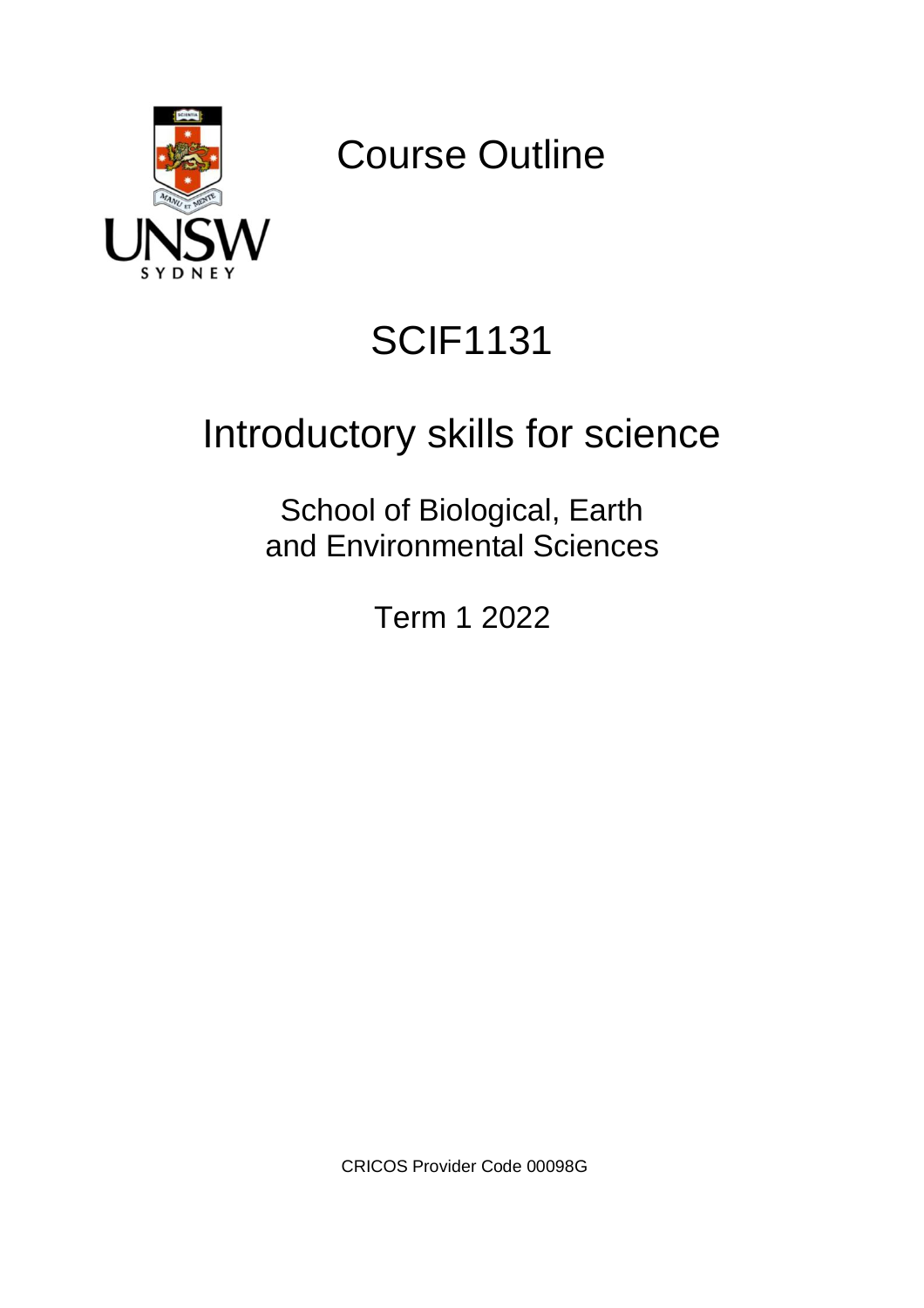# **1. Staff**

| <b>Position</b>  | <b>Name</b>                                                                                                                                                                                                 | Email                | <b>Consultation times</b><br>and locations |
|------------------|-------------------------------------------------------------------------------------------------------------------------------------------------------------------------------------------------------------|----------------------|--------------------------------------------|
| Course convenors | Torsten Thomas &<br>David Edwards                                                                                                                                                                           | scif1131@unsw.edu.au | During course via email<br>or online       |
| <b>Tutors</b>    | Russell Bonduriansky,<br>Lee Ann Rollins<br>Tracey Rogers,<br>Robert Brooks,<br>Suhelen Egan,<br>Daniel Falster,<br>Losia Nakagawa-Lagisz,<br>Shinichi Nakagawa,<br>Richard Kingsford,<br>Michael Kasumovic |                      | Class time only                            |

# **2. Course information**

#### Units of credit: 6

Teaching will be online. Links to the online resources can be found in the course's Moodle page.

Tutorials will be held synchronous and students need to be enrolled into one of the four following teaching times: Wednesday 11am-1pm, Wednesday 2-4pm, Thursday 11am-1pm or Thursday 2-4pm. Tutorial will be held in weeks 1-5 and 7-9.

A course introduction will be given as a seminar in week 1 (Tuesday 11am-1pm). A course conclusion may be given in week 10 (Tuesday 11am-1pm).

#### **2.1 Course summary**

This course will teach a range of professional skills and attributes to be successful and productive scientist. These include presentation and communication skills, the ability to access and evaluate large amounts of existing scientific information, management of complex projects, high ethical standards and an understanding of the impact and opportunities of science. Very few of these skills and attributes are used in isolation. Connections between individuals, as well as building on past and present ideas, are essential for scientific work and the course will provide opportunities to develop collaborations and networks for this.

### **2.2 Course aims**

The course aims to provide students with:

#### **1. Practise in graduate attributes**

This course aims to explore through instructions, activities and assessment tasks a range of skills relevant to an academic and professional future.

#### **2. Enable students to recognise those skills which may need further development through their studies**

These graduate attributes cannot be mastered in one course, but students can recognise those which need to be honed through their academic career. Students will also reflect on their future professional opportunities and pathway.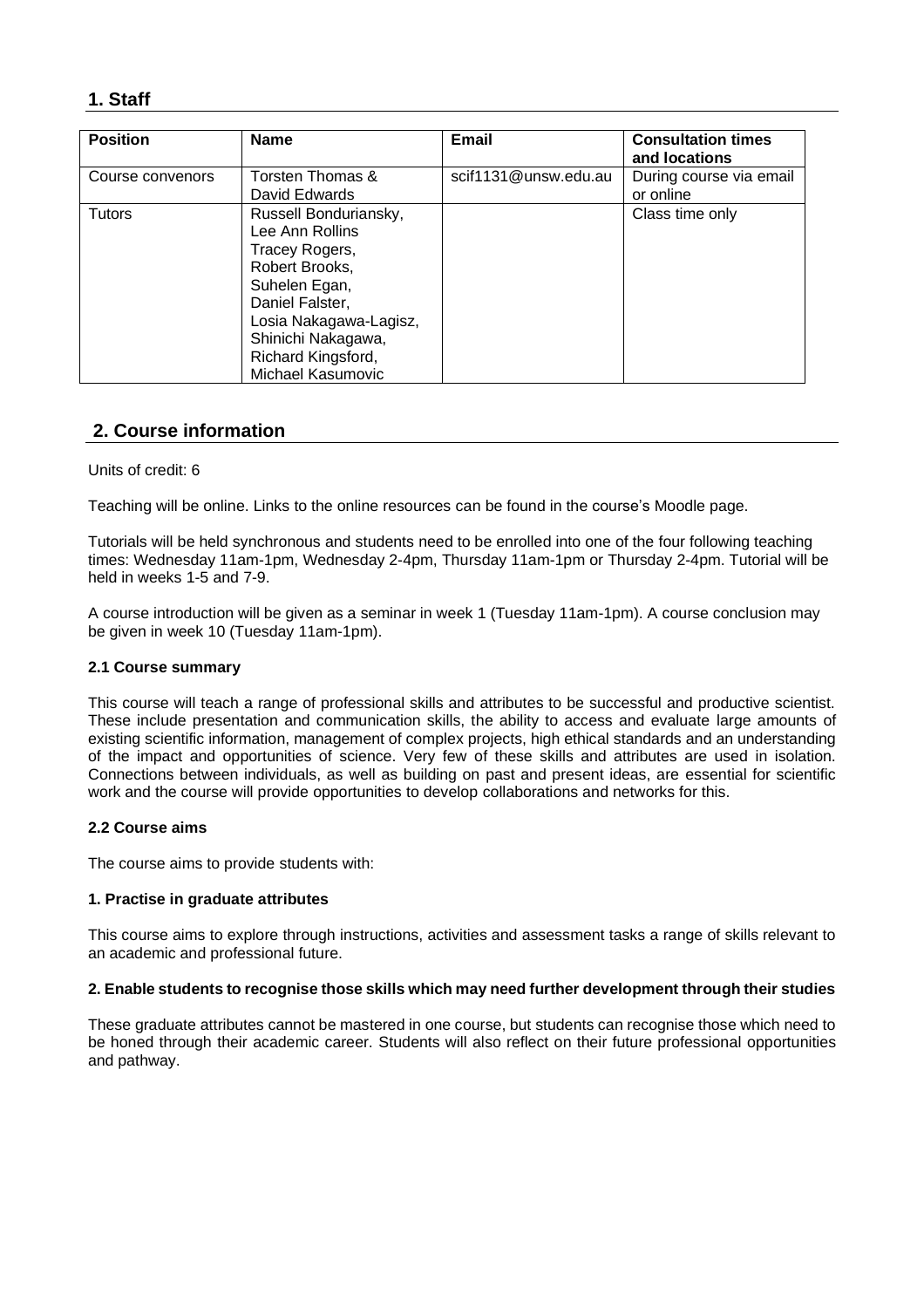#### **3. Opportunity to connect with other students in Advanced Science, Advanced Mathematics and related Programs**

The course engages students with each other, encouraging an exchange of experiences and ideas. This connection builds a cohort, bringing with it a sense of belonging to an academic and professional community, in an environment which can be isolating.

#### **4. Provide an insight into what it is like to be a science professional**

Through research and collaboration, students will learn how to address a scientific question/topic. They will also learn how other scientists have progressed their own research.

### **2.3 Course learning outcomes (CLO)**

By the end of the course students will have:

**1. Recognise the characteristics of effective communication and apply them to their writing and speaking, identifying areas for personal improvement.** Students will practice and enhance their ability to communicate through writing, presentation and oral communication.

**2. Work collaboratively throughout the term in a group, drawing together discipline-specific knowledge and professional skills.** Students will enhance their ability to work within groups to address a scientific topic and produce a presentation.

**3. Identify the skills needed for problem solving, critical thinking and apply them to achieve initiative and creativity**. Students will develop attitudes towards personal initiative and be provided with the opportunity to refine independent thoughts.

**4. Integrate discipline specific skills with professional capabilities and reflect on what it means to be a skilful scientist**. Students will understand what is required to be a scientist and reflect about their own future professional development.

| <b>Course Learning</b><br><b>Outcome (CLO)</b> | <b>LO Statement</b>                                                 | <b>Program Learning Outcome</b><br>(PLO)                                                                        | <b>Related Tasks &amp;</b><br><b>Assessment</b> |
|------------------------------------------------|---------------------------------------------------------------------|-----------------------------------------------------------------------------------------------------------------|-------------------------------------------------|
| CLO <sub>1</sub>                               | Effective<br>communication                                          | Communicate ideas and<br>knowledge in a variety of<br>formats to diverse audiences                              | Assessments 1 and 3                             |
| CLO <sub>2</sub>                               | Collaboration and<br>group work                                     | Demonstrate the ability to<br>work in a group and generate<br>outcomes                                          | Assessment 3                                    |
| CLO <sub>3</sub>                               | Problem solving,<br>critical thinking,<br>initiative and creativity | Demonstrate critical thinking<br>and problem-solving skills                                                     | Assessments 1, 2 and 3                          |
| CLO <sub>4</sub>                               | Discipline-specific<br>professional skills                          | Demonstrate a coherent<br>knowledge of the underlying<br>disciplines and concepts in<br>one or more disciplines | Assessments 1, 2 and 3                          |

### **2.4 Relationship between course and program learning outcomes and assessments**

## **3. Strategies and approaches to learning**

### **3.1 Learning and teaching activities**

The graduate attributes and skills will be practised in weekly online tutorial. These tutorials will rely heavily on group discussion and participation to practise and consolidate concepts.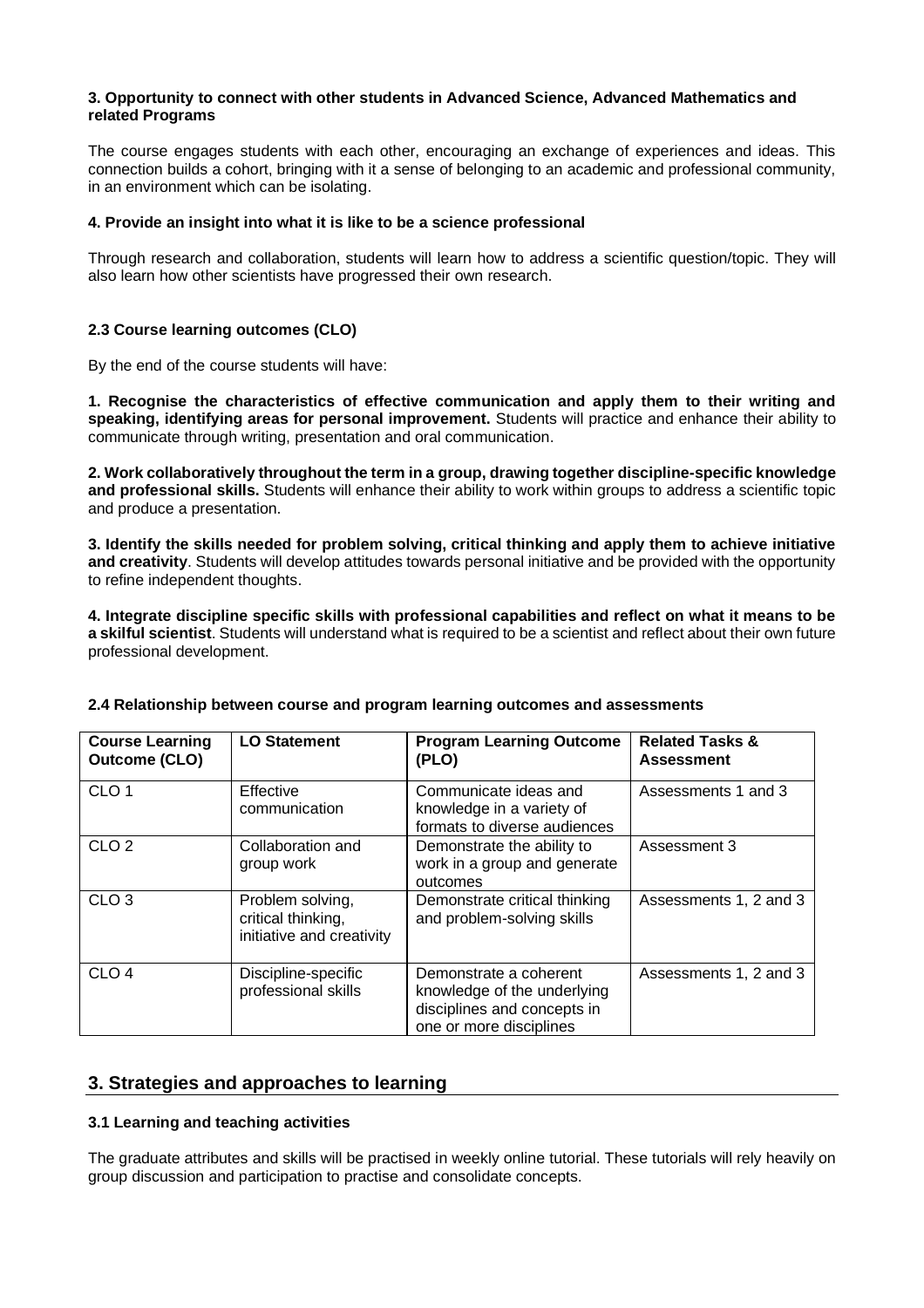## **3.2 Expectations of students**

#### • **Attendance**

Student attendance will be recorded for the online tutorials and seminars. Absences must be explained by a medical certificate or equivalent. Any student with an unexplained absence will forfeit the marks for assessable tasks from that tutorial, and there will be no means for regaining those marks.

#### • **Communication**

There are several means of communication associated with this course:

• All course-wide information will be placed in the announcement section of Moodle. Please regularly read all these postings as they will be relevant to every student in the course.

• Students can ask questions via the Q & A forum in Moodle and the course convenors will answer them in a timely manner. It is worthwhile to read all these question and answers as they may give you the information you need.

• Important information will be emailed directly to your UNSW email address. If you wish to email questions to the course convenor, you are required to use your UNSW email address.

Students are expected to read all postings and emails pertaining to the course, as this can clear up uncertainties.

# **4. Course schedule and structure**

This course consists of 2-hours weekly tutorials and a 2-hour seminar class in Weeks 1 and 10. You are expected to take an additional 8 -10 hours per week outside theses class to participate in group meetings and to complete assessment tasks, on-line activities and preparation.

The tutorial program and other activities are as follows:

| Week    | <b>Tutorials</b>                                                                                      | <b>Activities and/or assessments</b>                                                              |
|---------|-------------------------------------------------------------------------------------------------------|---------------------------------------------------------------------------------------------------|
| Week 1  | Building a career in science                                                                          | - Course introduction seminar<br>- Science lecture                                                |
| Week 2  | Visual and oral presentation                                                                          | - Topic selection and group formation<br>- Science lecture                                        |
| Week 3  | Searching and understanding scientific<br>literature                                                  | - Personality test and group meetings<br>- Calibration exercise<br>- Science lecture              |
| Week 4  | Writing for readers                                                                                   | - Group agreement due<br>- Science lecture                                                        |
| Week 5  | Scientific literacy 1: data processing,<br>analyses, synthesis and beyond                             | - Group work<br>- Science lecture                                                                 |
| Week 6  | Flexibility week - no tutorial                                                                        | - Planning presentation due                                                                       |
| Week 7  | Scientific literacy 2: Reproducibility crisis,<br>transparency and questionable research<br>practices | - Group work<br>- Science lecture                                                                 |
| Week 8  | Impact of science on policy                                                                           | - Group work                                                                                      |
| Week 9  | <b>Ethics</b>                                                                                         | - Final presentation due                                                                          |
| Week 10 | No tutorial                                                                                           | - Peer-review of presentations due<br>- Internship application due<br>- Course conclusion seminar |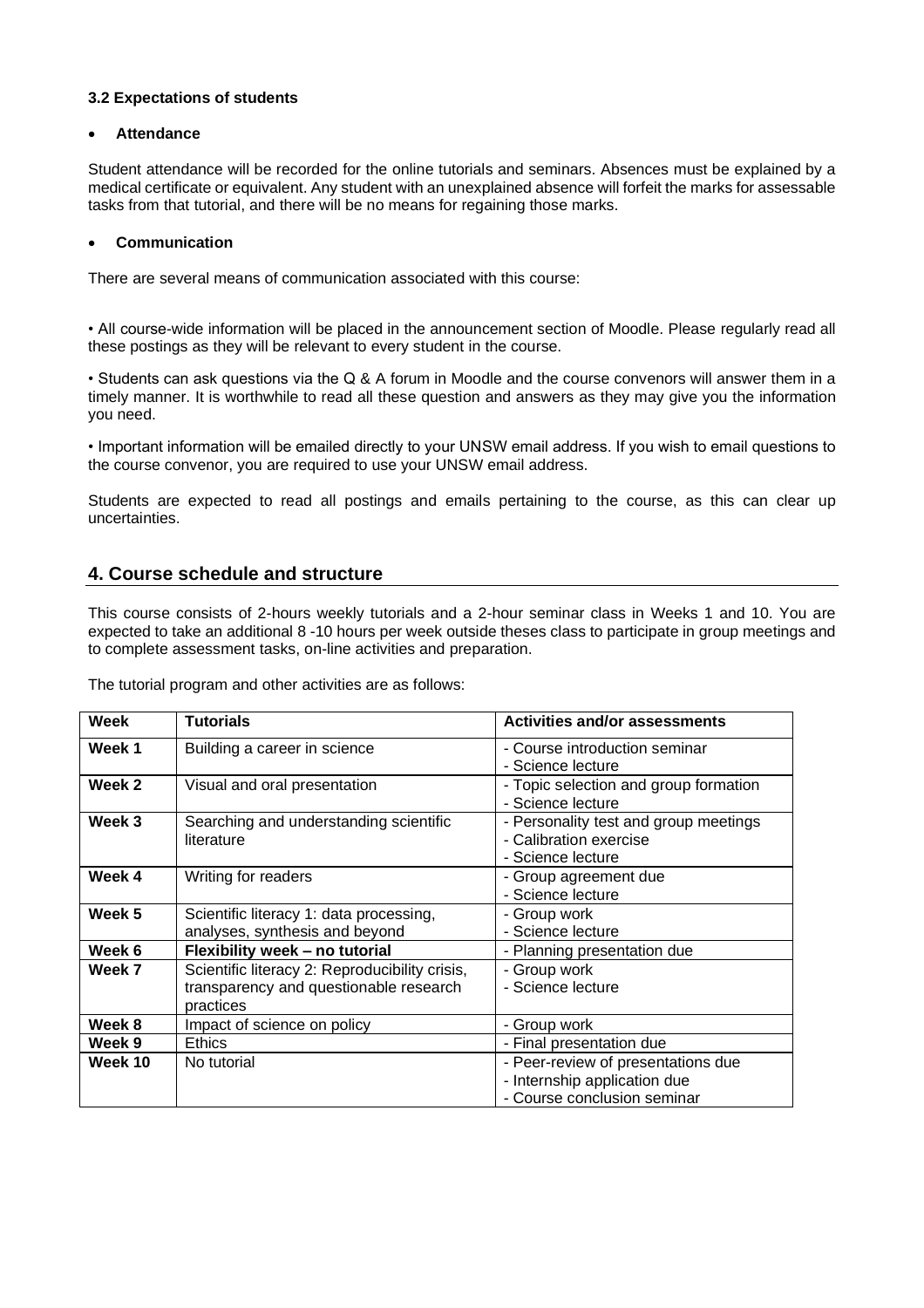# **5. Assessment**

## **5.1 Assessment tasks**

| <b>Assessment task</b>                                     | Mark                                                                                                                                                                                       | Due date                                                                        |
|------------------------------------------------------------|--------------------------------------------------------------------------------------------------------------------------------------------------------------------------------------------|---------------------------------------------------------------------------------|
| <b>Assessment 1:</b><br>Internship application             | 36%                                                                                                                                                                                        | Week 10                                                                         |
| <b>Assessment 2:</b><br>Tutorial and lecture<br>assessment | 29%                                                                                                                                                                                        | Various times (please see<br>assessment description and<br>timetable in Moodle) |
| <b>Assessment 3:</b><br>Presentation                       | 35%<br>(2% group agreement: group-based mark)<br>(3% planning presentation: group-based mark)<br>(25% final presentation: group-based mark)<br>(5% peer-assessment: individual-based mark) | Week 4<br>Week 6<br>Week 9<br>Week 10                                           |

## **Further information**

UNSW grading system: [student.unsw.edu.au/grades](https://student.unsw.edu.au/grades) UNSW assessment policy: [student.unsw.edu.au/assessment](https://student.unsw.edu.au/assessment)

### **5.2 Assessment criteria and standards**

Rubrics for assessment tasks will be provided in Moodle. In general, task criteria will include effective, precise and engaging communication, evidence of effective and productive group work, participation in set tasks and demonstration of professional skills.

### **5.3 Submission of assessment tasks**

Submission of the assessment tasks will be through Moodle. Feedback will be via Moodle, with marks provided in the Moodle gradebook.

Late submissions will be penalised at a rate of 5% per day (including weekends and public holidays) and after 5 days (120h) no more submissions will be accepted, unless Special Consideration is sought. Appropriate notification to the course convenor, along with an application and documentation submitted in Special Consideration link in myUNSW, is required (see Administrative Matters below).

### **5.4 Feedback on assessment**

Unless stated otherwise, feedback will be provided within two weeks of submission depending on the nature of the task.

## **6. Referencing, academic integrity, and plagiarism**

**Referencing** is a way of acknowledging the sources of information that you use to research your assignments. You need to provide a reference whenever you draw on someone else's words, ideas or research. Not referencing other people's work can constitute plagiarism.

Further information about referencing styles can be located at [student.unsw.edu.au/referencing](https://student.unsw.edu.au/referencing)

**Academic integrity** is fundamental to success at university. Academic integrity can be defined as a commitment to six fundamental values in academic pursuits**:** honesty, trust, fairness, respect, responsibility and courage. *<sup>1</sup>* At UNSW, this means that your work must be your own, and ideas of others should be appropriately acknowledged. If you don't follow these rules, plagiarism may be detected in your work.

Further information about academic integrity and **plagiarism** can be located at:

- The *Current Students* site [student.unsw.edu.au/plagiarism](https://student.unsw.edu.au/plagiarism)*, and*
- The *ELISE* training site [subjectguides.library.unsw.edu.au/elise](https://subjectguides.library.unsw.edu.au/elise)

<sup>&</sup>lt;sup>1</sup> International Center for Academic Integrity, 'The Fundamental Values of Academic Integrity', T. Fishman (ed), Clemson University, 2013.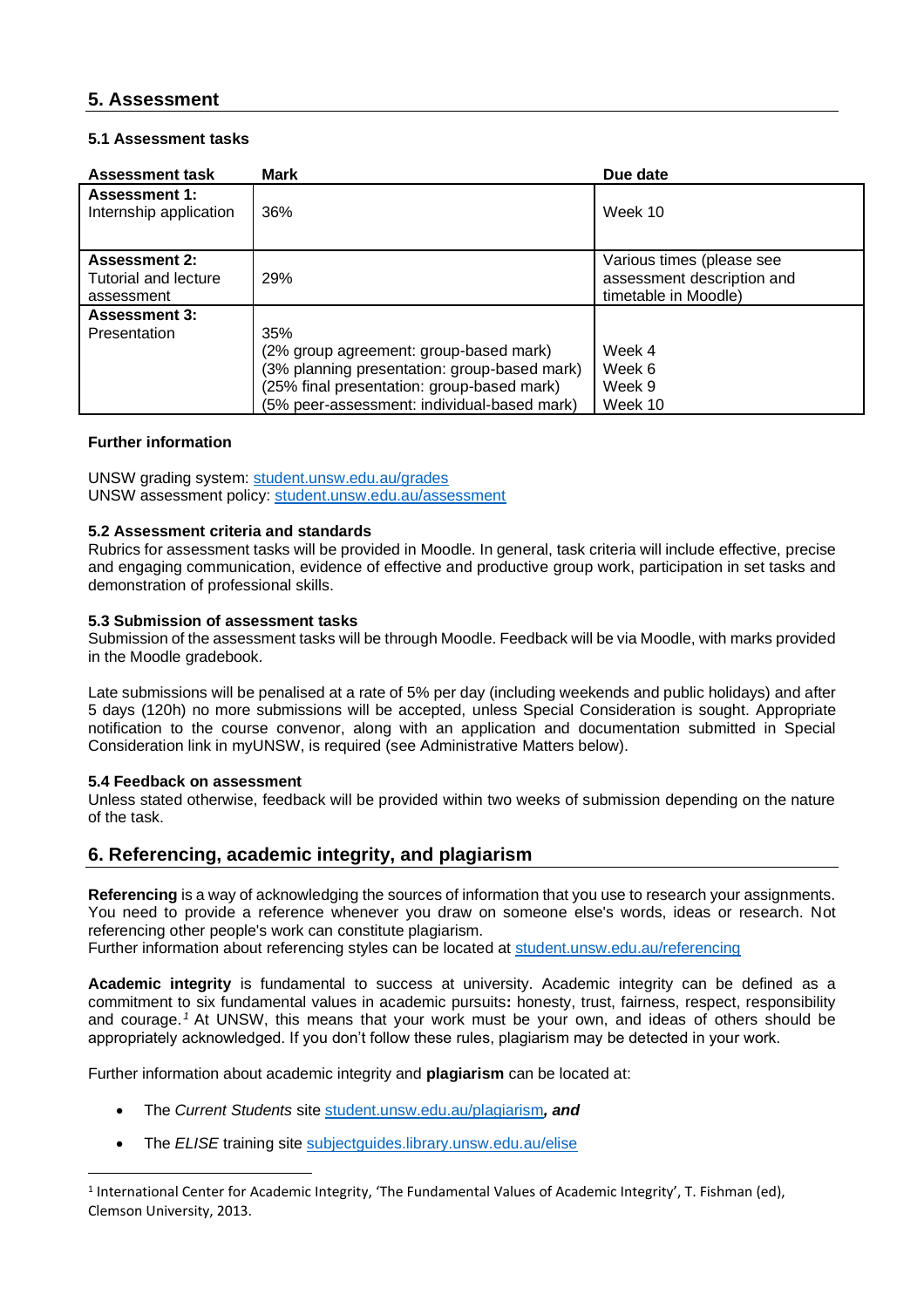The *Conduct and Integrity Unit* provides further resources to assist you to understand your conduct obligations as a student: [student.unsw.edu.au/conduct.](https://student.unsw.edu.au/conduct)

# **7. Readings and resources**

All resources and on-line modules will be provided in Moodle.

# **8. Administrative matters**

| <b>School</b><br>information                              | There is a wealth of information for students on the School's web site<br>http://www.bees.unsw.edu.au. Depending on your interest, you can find out about<br>courses, future postgraduate opportunities and even the research areas of your<br>lecturers.                                                                                                                                                                                                                                                                                                                                                                                                                                                                                                                                          |
|-----------------------------------------------------------|----------------------------------------------------------------------------------------------------------------------------------------------------------------------------------------------------------------------------------------------------------------------------------------------------------------------------------------------------------------------------------------------------------------------------------------------------------------------------------------------------------------------------------------------------------------------------------------------------------------------------------------------------------------------------------------------------------------------------------------------------------------------------------------------------|
| <b>Occupational</b><br><b>Health and</b><br><b>Safety</b> | Information on relevant Occupational Health and Safety policies and can be found on the<br>following website:<br>http://www.bees.unsw.edu.au/health-and-safety<br>http://safety.unsw.edu.au (UNSW OHS Home page)                                                                                                                                                                                                                                                                                                                                                                                                                                                                                                                                                                                   |
| <b>Equity and</b><br><b>Diversity</b>                     | Those students who have a disability that requires some adjustment in their teaching or<br>learning environment are encouraged to discuss their study needs with the Course<br>Convenor prior to, or at the commencement of, their course, or with the Equity Officer<br>(Disability) in the Equity and Diversity Unit (9385 4734 or<br>http://www.studentequity.unsw.edu.au or<br>https://www.edi.unsw.edu.au/students/disability/equitable-learning-services. Issues to be<br>discussed may include access to materials, signers, the provision of services and<br>additional exam and assessment arrangements. Early notification is essential to enable<br>any necessary adjustments to be made.                                                                                               |
|                                                           | <b>Language Difficulties:</b><br>Science deals with many concepts, which must be explained in words. This requires<br>careful and accurate use of English. In addition, science, as with any discipline, has its<br>own specialist language, which you will need to learn. In some cases, particular words<br>have a specialised use in science, which is different from their everyday meaning. We do<br>not expect you to pick up this new vocabulary instantly, but eventually it will become<br>second nature. If you do not have a good command of English, you may find the course<br>difficult. UNSW provides a range of opportunities for you to improve your language skills<br>-if you are having difficulty please contact the Learning Centre<br>(https://student.unsw.edu.au/skills). |
| <b>Special</b><br>consideration                           | Students who believe that their performance may have been affected by illness or other<br>circumstances may apply for special consideration. Applications can be made for<br>compulsory class absences, such as tutorials and assessments tasks. Students must<br>make a formal application for Special Consideration for the course/s affected as<br>soon as practicable after the problem occurs and within three working days of the<br>assessment to which it refers.<br>Students should consult the "Special Consideration" section of the UNSW current<br>students' website for further information https://student.unsw.edu.au/special-<br>consideration.                                                                                                                                   |
|                                                           | HOW TO APPLY FOR SPECIAL CONSIDERATION:<br>Applications must be made via Online Services in myUNSW. You must obtain and<br>attach Third Party documentation before submitting the application. Failure to do<br>so will result in the application being rejected. Log into myUNSW and go to<br>MyStudent Profile tab > My Student Services channel > Online Services > Special<br><b>Consideration.</b> After applying online, students must also verify their supporting<br>documentation by submitting to UNSW Student Central:<br>Originals or certified copies of your supporting documentation (Student Central<br>can certify your original documents), and                                                                                                                                  |